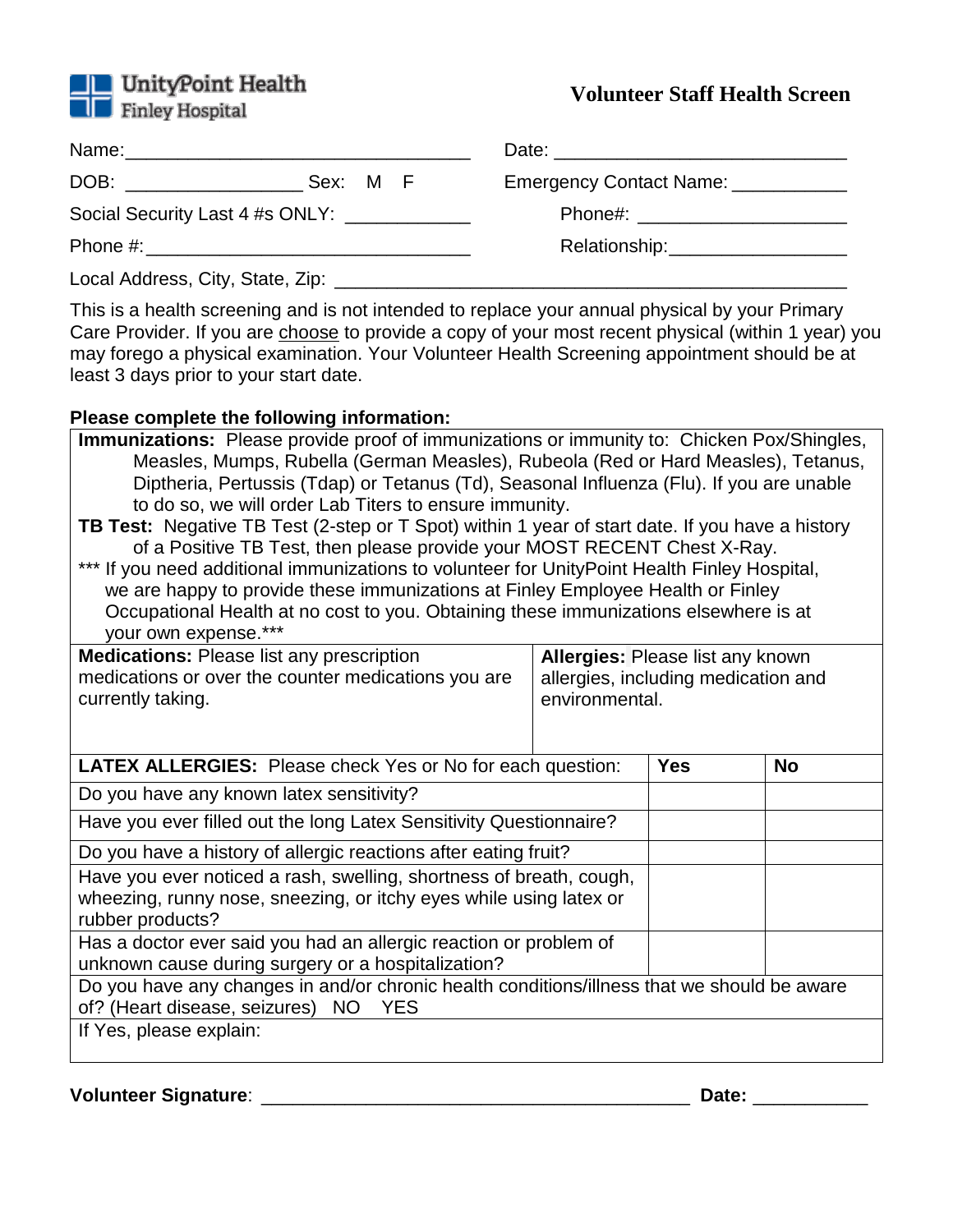*The Genetic Information Nondiscrimination Act of 2008 (GINA) prohibits employers and other entities covered by GINA Title II from requesting or requiring genetic information of an individual or family member of the individual, except as specifically allowed by this law. To comply with this law, we are asking that you not provide any genetic information when responding to this request for medical information. "Genetic Information" as defined by GINA includes an individual's family medical history, the results of an individual's or family member's genetic tests, the fact that an individual or an individual's family member sought or received genetic services, and genetic information of a fetus carried by an individual or an individual's family member or an embryo lawfully held by an individual or family member receiving assistive reproductive services."*

| <b>Employee Health Nurse Signature:</b> | Date/Time: |
|-----------------------------------------|------------|
|                                         |            |

#### **Hepatitis B Vaccination Declination:**

I have discussed this with the employee health nurse.

I understand that as a volunteer, due to a potential exposure to blood or other potentially infectious materials, I may be at risk of acquiring hepatitis B virus (HBV) infection. I have been given the opportunity to be vaccinated with hepatitis B vaccine; however I decline hepatitis B vaccination at this time. I understand that by declining this vaccine I may be at risk of acquiring hepatitis B, a serious disease. If in the future I continue to volunteer with potential exposure to blood or other potentially infectious materials and I want to be vaccinated with hepatitis B vaccine, I can receive the vaccine series from Finley Employee Health or Finley Occupational Health at no charge to me. Obtaining these immunizations elsewhere is at your own expense.

### **Volunteer Signature: Date: Date: Date: Date: Date: Date: Date: Date: Date: Date: Date: Date: Date: Date: Date: Date: Date: Date: Date: Date: Date: Date: Date: Date: Date:**

#### **RELEASE OF INFORMATION:**

I authorize that Finley Occupational Health/Finley Employee Health/The Finley Hospital may disclose all or any part of my record to any authorized person or corporation which is or may be liable for all or any part of the clinic/hospital charges, including but not limited to insurance companies, external review organization, workers' compensation carriers or employers.

| <b>Volunteer Signature:</b> | Date: |
|-----------------------------|-------|
|                             |       |